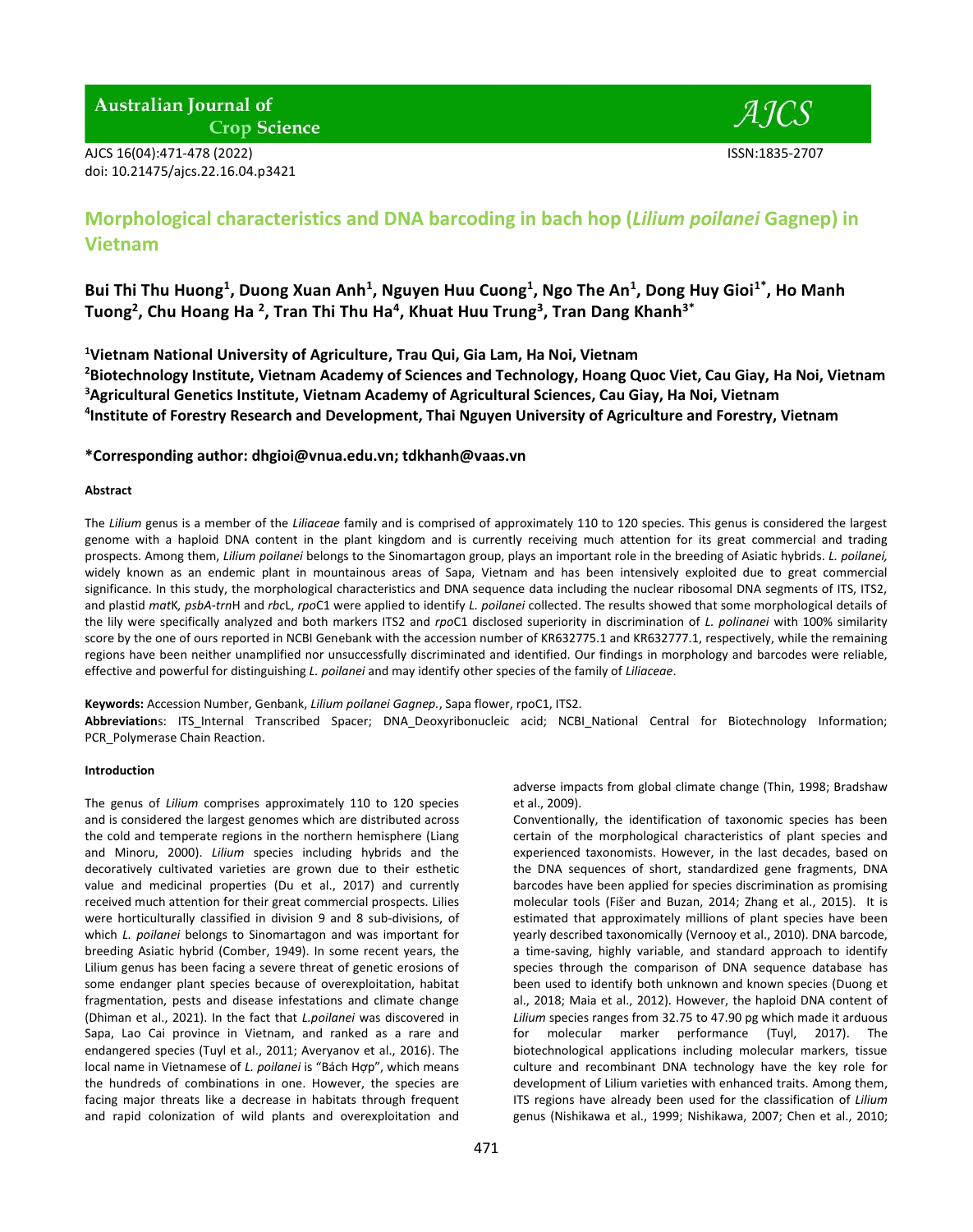Sultana et al., 2011; Ayam, 2013; Zheng et al., 2014). Nevertheless, molecular application of barcoding in the genus *Lilium* has been performed on a limited scale (Nishikawa, 2001). To the best of our knowledge, very sporadic studies have been reported the *Lilium* population and availability of the taxonomic characteristic genomic sequence of the endemic lilies in Vietnam, of which the preliminary reports documented a few morphological identifications of this plant (Gagnepain, 1934 and Thao et al., 2009). Therefore, immediate approaches and sustainable strategies such as biodiversity surveys and biological conservation should be simultaneously applied by using both traditional methods and modern methods for quicker identification of this species. Hence, our attempts in this study were to describe the morphological characteristics together and apply DNA barcodes for further accurate discrimination of this plant.

#### **Results**

## *Morphological characteristics and habitats of L. poinlanei*

The lily plant (*L.poinlanei*) was once claimed to be endemic to the moist, rainy, cold, high-altitude mountains of Sapa district, Lao Cai province, Vietnam. Sapa is a rural, mountainous district and is 1500m above sea level, located at 22°7' to 22°28'46''0N latitude and 103°43'28" to 104°04'15"0E longitude (Fig1, Fig2). This region typically has a temperate climate (cool in summers and cold in winters). The average temperature of Sapa is about 15-16°C and the average rainfall is from 2800 to 3400 mm, annually. In this study, we found that in every 100  $m^2$ , there were 3 to 5 plants on Ham Rong mountain (Sampling area 1. Fig 1), 10 to 20 plants on the way from Sapa's Mau Thuong temple to O Qui Ho village to Ban Khoang village (Sampling areas 2 and 3. Fig 1), and 30 to 50 plants on the western side of Sapa on the way 4D route (Sampling area 4. Fig1). Around the lily in natural conditions, 12 other plant species belonging to the family of *Poaceae, Cyperaceae, Zingiberaceae, Hypoxidaceae, Melastomataceae, Ranunculaceae, Geraniaceae,* and *Smilacaceae* are regularly found with the lily plant. Of which, *Sasa japonica, Sinarundinaria griffithiana,* and *Arundinaria amabilis* (family of *Poaceae*), are the most dominant growing nearby the *L. poilanei* (data not shown). Their local names and scientific names are illustrated in Table 1 and Fig 3.

Some morphological characteristics of the lily plant are presented in Tables 2,3,4 and Fig 4. The lily bulbs collected after the flowering season (Fig 4 a,b, Table 2) had an average bulb diameter of 6.93  $\pm$ 0.99 to 7.85  $\pm$  1.23 cm, and the average height ranged from 5.07  $\pm$ 0.69 to 5.78  $\pm$  0.78 (cm). Moreover, the average weight of the purple scale bulbs was  $161.12 \pm 21.39$  (g), while the smaller yellowish-white bulbs were  $103.18 \pm 13.87(g)$ , respectively. Their bulbs with broadly globose shapes a different bulb scales were likely to be loose or tight. Bulb differences associated with other plant features such as the leaves and flowers are described in Tables 2, 3 and Table 4. This plant had a big number of leaves, approximately 120.6  $\pm$  7.15 pieces in white bulb plants to 150.08  $\pm$  17.44 in purple bulb plants. The leaf's length and width of lily plant with light yellow bulbs ranged from  $12.52 \pm 1.21$ ;  $2.77 \pm 0.35$  cm, and of purple bulbs 13.65  $\pm$  1.72; 2.9  $\pm$  0.57 cm, respectively. The leaves were green, linear, and narrowly obovate - lanceolate and gradually tapering. The lily leaves were straight, glabrous, and green with scattered leaves position as presented some detailed lily flowers in Table 3. It is a stalk-bearing flower with a long flower peduncle, from 7.41±1.09 to 8.41±1.07 cm. The length of the stamens was not so much shorter than that of pistils. In yellowish-white, light yellow bulbs' flowers, the length of the stamens was  $6.13 \pm 0.59$  (cm),

while the pistil length was  $6.95 \pm 0.39$  (cm); and the purple bulb plants had stamen length of  $6.93 \pm 0.33$  (cm) and pistil length of  $7.76 \pm 1.1$ (cm).

The lily starts to flower annually at the end of June to the middle of August. The lily shape is a long tubular shape with a slender tube gradually expanding toward the apex. The inflorescence is a raceme, two or three flowers on each pedicel with extreme fragrance. The flowers are horizontal and slightly descending. Tepals, petals recurved the apical, slightly revolute, and with two kinds of color. The first is brownish yellow petals with the purple bulbs, and the second was the light green petals with light-yellow bulbs. Especially, in the insides of the petals, there are several dark red spots concentrated from the middle to lower points (Fig 4). Besides that, all organs of the plant have morphological characteristics related to each other. For example, in this research, when the weight of the bulb was approximately 100 g to 160 g, the traits of the leaves and flowers were slightly changed as shown in Table 2 and Table 4, and the heigh of the plant was around 1 to 1.2 meter.

#### *The molecular base of L. poilanei Gapnep*

In this study, the ITS1/2, and plastid *mat*K, *psb*A-*trn*H, *rpo*C1 and *rbc*L were used and assessed as potential *Lilium* barcoding regions. Unfortunately, while *mat*K, *psb*A-*trn*H, and *rbc*L were attempted with the sets of standard primers, data obtained *mat*K were either unamplified, unclear or resultless. Hence, those marker regions were subsequently eliminated (data not shown). The other markers *psb*A-*trn*H and *rbc*L were adequately amplified by applying the standard pairs and PCR protocols, but the results attained from the sequence analyses were not sufficient variation to be germane for barcoding the genus of *Lilium*. Contrarily, measurement of DNA sequence alignment for *L. poilanei* for *rpo*C1 and ITS1/2 markers in nucleotide BLAST showed a 100% similarity score with the one reported in NCBI, GeneBank. There was no sequence report for the *rpo*C1 gene and therefore, one was deposited as a new sequence submission by direct submission to NCBI and was assigned with the accession number KC539824. The sequence results for both *rpo*C1 and ITS1/2 were comparatively inferred. The deposit of the two new marker sequences to GeneBank is for open access and public use on their phylogeny. The nucleotide sequences of these two markers - genes were submitted on NCBI as KR632775.1 and KR632777.1 for ITS1/2 and *rpo*C1, respectively.

Moreover, the diversity level of our species was compared with other *Lilium* species, and three species belong to *Fritillaria* genus as an outgroup using the ITS1/2 and rpoC1 sequences (Fig. 5). The result illustrates that the ITS1/2 sequence of *L.poilanei*  (KR632775.1) shared only from 91.9 to 92% identity with three *Fritillaria* species (MW025086.1, MW025087, MW025100), while showing the closer relationship with other *Lilium* species with identities ranging from 93.3 to 96.3%. This result reveals that *Lilium poilanei* belongs to *Lilium* genus, whereas it is reported the low identity in ITS1/2 region with other *Lilium* species (Fig. 5A). Furthermore, the identity of *rpo*C1 sequence of *Lilium poilanei*  (KR632777.1) reached 99.1% and 99.8% with *Fritillaria* and *Lilium*  species, respectively. This result showed the *rpo*C1 is a conserved sequence between each genus belonging to the Liliaceae family. However, *rpo*C1 sequence of *L. poilanei* shared a closer identity within *Lilium* genus compared to *Fritillaria* genus (Fig. 5B). In conclusion, both ITS1/2 and *rpo*C1 showed the effective identification of DNA barcoding, whereas ITS1/2 disclosed the more specific for DNA barcoding.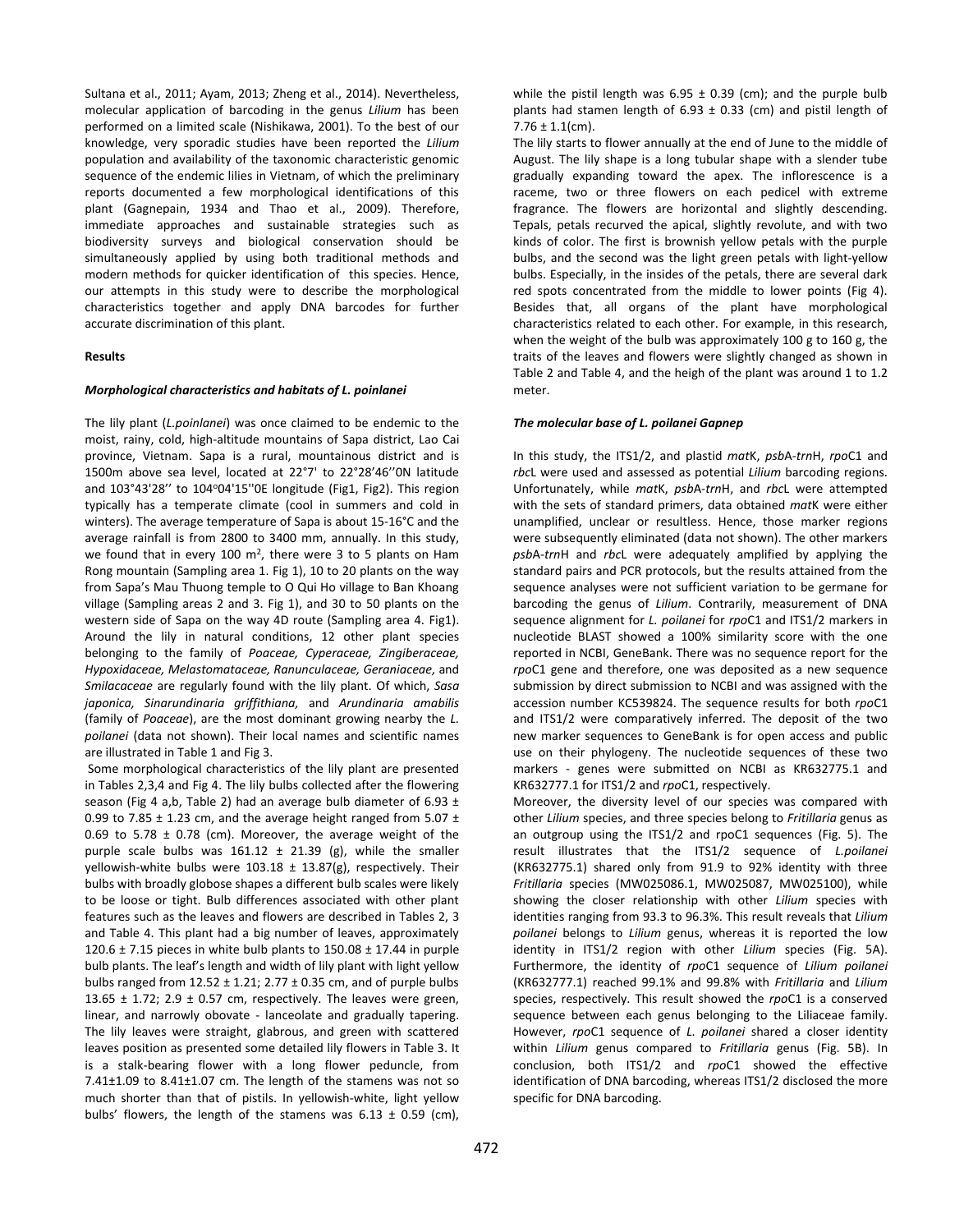| <b>Table 1.</b> Associated plants with the IIIV. |                    |                             |                 |  |  |  |
|--------------------------------------------------|--------------------|-----------------------------|-----------------|--|--|--|
| <b>Number</b>                                    | Local name         | Scientific name             | Family          |  |  |  |
| 1.                                               | Trúc đũa           | Sasa japonica               | Poaceae         |  |  |  |
| 2.                                               | Sặt gai vòng       | Sinarundinaria griffithiana | Poaceae         |  |  |  |
| 3.                                               | Trúc thưa          | Arundinaria amabilis        | Poaceae         |  |  |  |
| 4.                                               | Sặt Fansipan       | Arundinaria petelotii       | Poaceae         |  |  |  |
| 5.                                               | Cói ấn             | Carex indica                | Cyperaceae      |  |  |  |
| 6.                                               | Cói túi            | Carex alopecuroides         | Cyperaceae      |  |  |  |
| 7.                                               | Ngải tiên          | <b>Hedychium flavum</b>     | Zingiberaceae   |  |  |  |
| 8.                                               | Sâm cau            | Curculigo crassifolia       | Hypoxidaceae    |  |  |  |
| 9.                                               | Sắc tử chùm tụ tán | Oxyspora paniculata         | Melastomataceae |  |  |  |
| 10.                                              | Hoàng liên chân gà | Coptis quinquesecta         | Ranunculaceae   |  |  |  |
| 11.                                              | Mỏ hac             | Geranium homeanum           | Geraniaceae     |  |  |  |
| 12.                                              | Kim cang petelot   | Smilax petelotii            | Smilacaceae     |  |  |  |

 **Table 1.** Associated plants with the lily.



**Figure 1.** Map of the sampling sites. The map was produced using ArcGIS 10.3. Sampling area 1 was at Ham Rong mountain; The sampling area 2 ranged from Sapa's Mau Thuong temple to O Qui Ho village; The sampling area 3 was along with Ban Khoang village; The sampling area 4 located on the western border of the town.

| <b>Table 2.</b> Several morphological characteristics of the lily buib. |                  |  |  |  |
|-------------------------------------------------------------------------|------------------|--|--|--|
| Lily plant with                                                         | Lily plants with |  |  |  |
| light yellow bulbs                                                      | purple bulbs     |  |  |  |
| Light yellow                                                            | Purple           |  |  |  |
| $6.93 \pm 0.99$                                                         | $7.85 \pm 1.23$  |  |  |  |
| $5.07 \pm 0.69$                                                         | $5.78 \pm 0.78$  |  |  |  |
|                                                                         |                  |  |  |  |

**Table 2.** Several morphological characteristics of the lily bulb.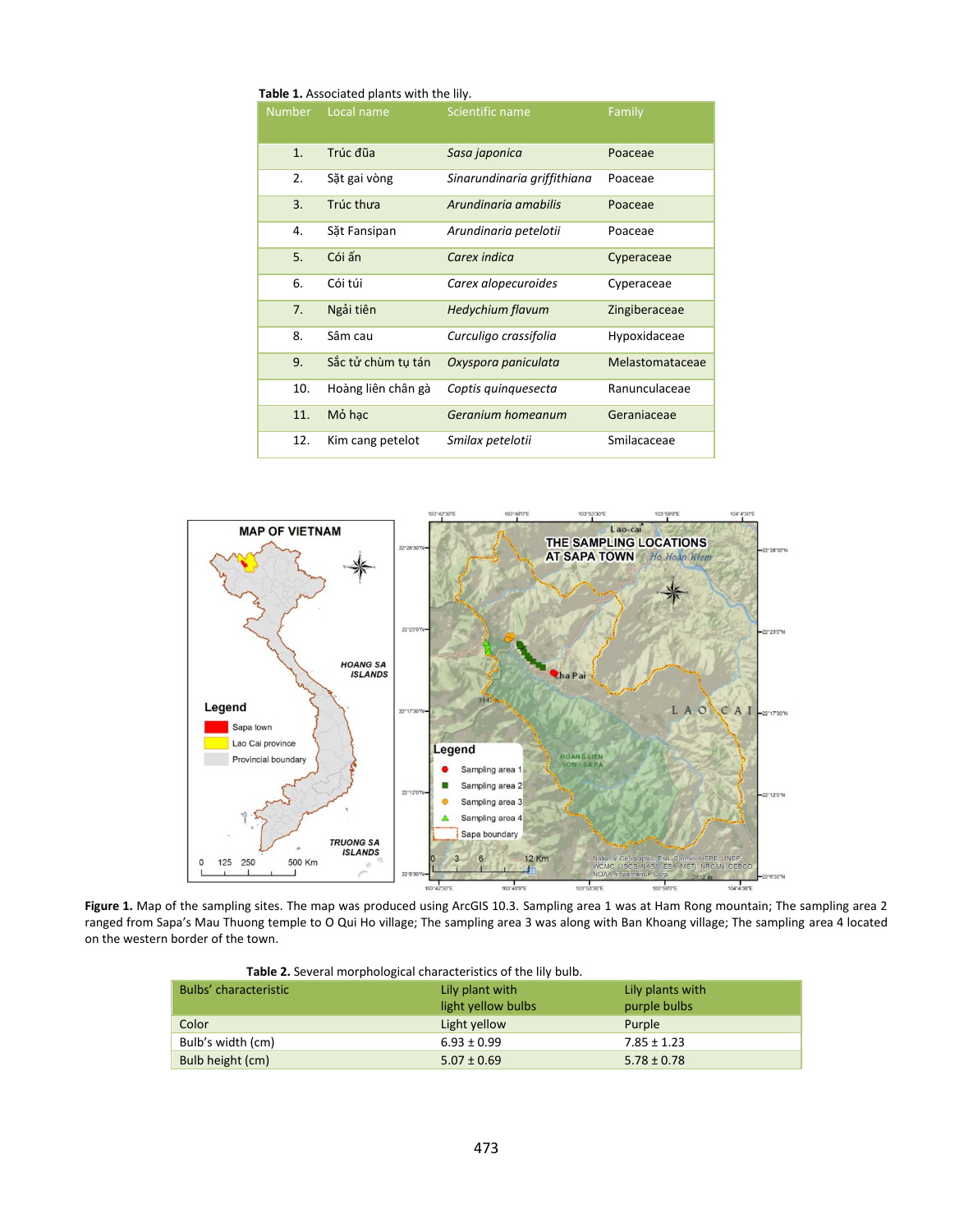

**Figure 2**. Scenery of habitats of *L. poilanei* in Sapa, Lao Cai, Vietnam. Photos were taken by Nguyen Huu Cuong.

| Table 3. Several morphological characteristics of the lily leaves. |
|--------------------------------------------------------------------|
|--------------------------------------------------------------------|

| Leaves' characteristic   | Lily plant with<br>light yellow bulbs | Lily plants with<br>purple bulbs |
|--------------------------|---------------------------------------|----------------------------------|
| Number of leaves (piece) | $120.6 \pm 7.15$                      | $150.08 \pm 17.44$               |
| Leaf 's length (cm)      | $12.52 \pm 1.21$                      | $13.65 \pm 1.72$                 |
| Leaf's width (cm)        | $2.77 \pm 0.35$                       | $2.9 \pm 0.57$                   |



**Figure 3**. *L. poilanei* and its associated wild plants. Photos were taken by Nguyen Huu Cuong.

| Flower's characteristic     | Lily plants with<br>light yellow bulbs | Lily plant with<br>purple bulbs |
|-----------------------------|----------------------------------------|---------------------------------|
| Flower peduncle length (cm) | $7.41 \pm 1.09$                        | $8.41 \pm 1.07$                 |
| Petal length (cm)           | $10.49 \pm 0.86$                       | $11.16 \pm 0.81$                |
| Petal width (cm)            | $2.04 \pm 0.29$                        | $2.13 \pm 0.18$                 |
| Stamen length (cm)          | $6.13 \pm 0.59$                        | $6.93 \pm 0.33$                 |
| Anther length (cm)          | $2.06 \pm 0.18$                        | $2.03 \pm 0.22$                 |
| Anther width (cm)           | $0.26 \pm 0.03$                        | $0.27 \pm 0.04$                 |
| Diameter of pistil (cm)     | $0.16 \pm 0.02$                        | $0.28 \pm 0.03$                 |
| Pistil length (cm)          | $6.95 \pm 0.39$                        | $7.76 \pm 1.10$                 |

 **Table 4.** Several morphological characteristics of the lily flowers.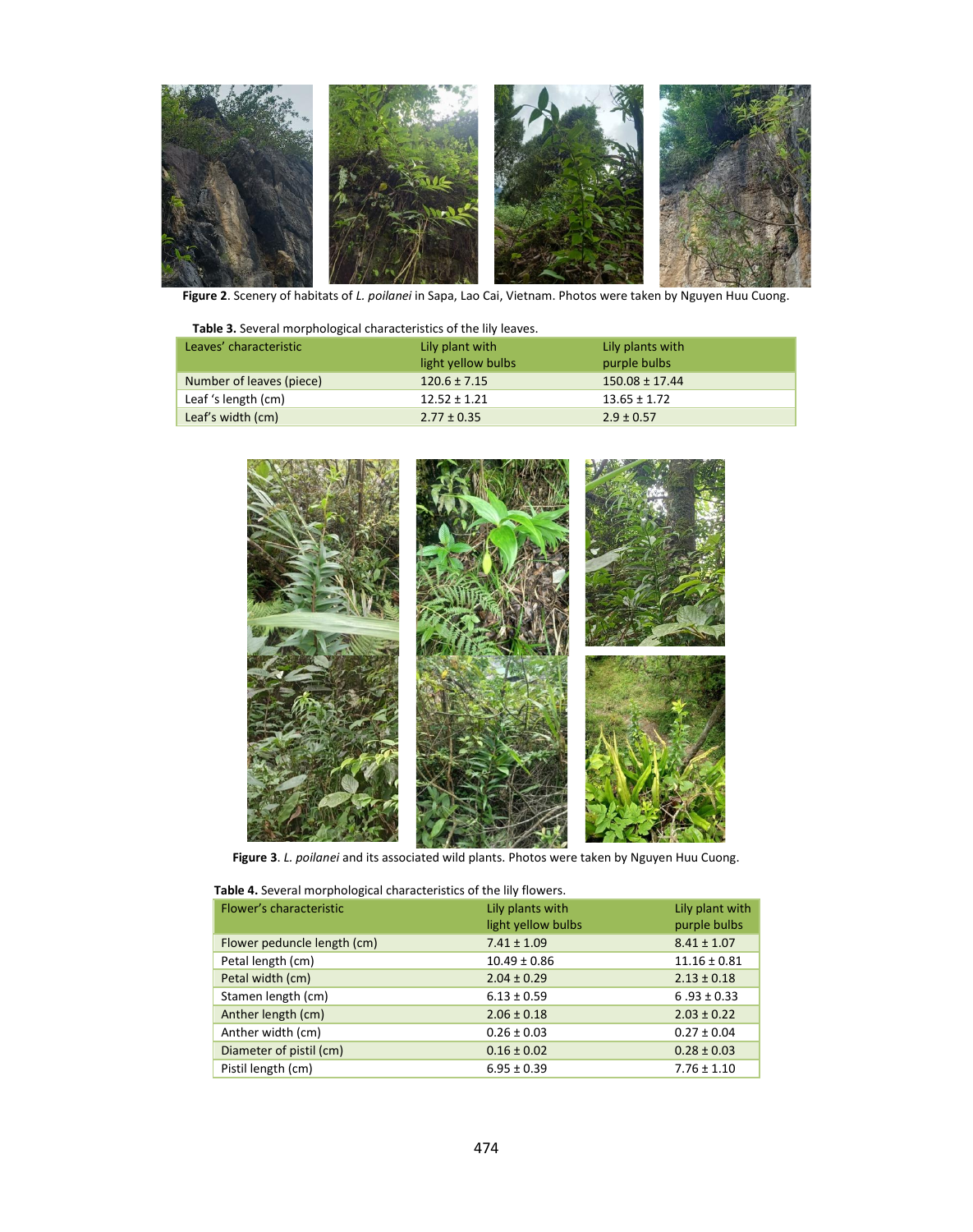

**Figure 4.** Yellowish-white bulb (a); Purple bulb (b); and flower of plant with light yellow bulbs (c); and flower of plant with purple bulbs (d).



**Figure**. 5. The phylogenetic tree based on the alignment of the ITS1/2 (A) and *rpoC1* (B) regions of *L.poilanei,* and other *Lilium* species, or three *Fritillaria* species.

# **Discussion**

As indicated above, the lily with a beautiful flower with the light yellow or light green and a sweet aroma was discovered and is available in Sapa, Lao Cai province in Vietnam (Fig 4 c, d). However, it has been severely declining due to the arbitrary and overexploitation and lack of a sustainable approach to conservation. Originally, the lily was assessed some main morphological characteristics as *L. poilanei* and has been ranked as one of the rare and endangered species in the world (Thao et al., 2009; Averyanov et al., 2016). Moreover, as major lineages of the genus *Lilium* and belonging to Sinomartagon, *L. poilanei* was evaluated as a key line for breeding Asiatic hybrids. Therefore, in this study, it is noteworthy to critically narrate this plant with more detailed morphological characteristics, its habitats, and the surrounding natural environment of this plant in natural conditions. Our current investigation of the lily in the cited studies found a very limited number of its distribution in Sapa district, Lao Cai province (Fig 1). Some specific locations where the lily could only be discovered on cliffs at various positions where were ranged from 5 to 40 m high, places such as Ham Rong mountain, the mountains next to Sapa's

Den Mau Thuong temple, some mountains being one side away from Ban Khoang village, 4D route to Lai Chau province (Fig 2). The average height of the lily in our investigation was lower than the previous report of Averyanov et al. (2016) who documented that the lily with an erect stout stem to 2 m tall. Therefore, the habitats of *Lilium* are at risk to deteriorate. As our investigation, *L.poilanei* species is found in wild habitat in Sapa areas, therefore its distribution may be mainly based on environmental conditions such as temperature, altitude, light intensity and humidity, etc.

Currently, in Sapa district, it is easy to find *Sasa japonica, S. griffithiana, A. amabilis,* and other plants (Table 1, Fig 3) growing around the lily plant. These invasive plants grow vigorously and directly compete and encroach on the growth and development of the lily due to the allelopathic effects (Favaretto et al., 2018; Khanh et al., 2007) and are also one of the main causes of the decline in the lily individuals and habitats in these areas. Moreover, Thin and Thoi (1998) declared that the competitive two plants with the lily, common on karstic rocky limestone, on very steep rocky slopes, and shelves of shady cliffs near mountain tops were *Berberin wallichiana* and *Oxyspora paniculata*.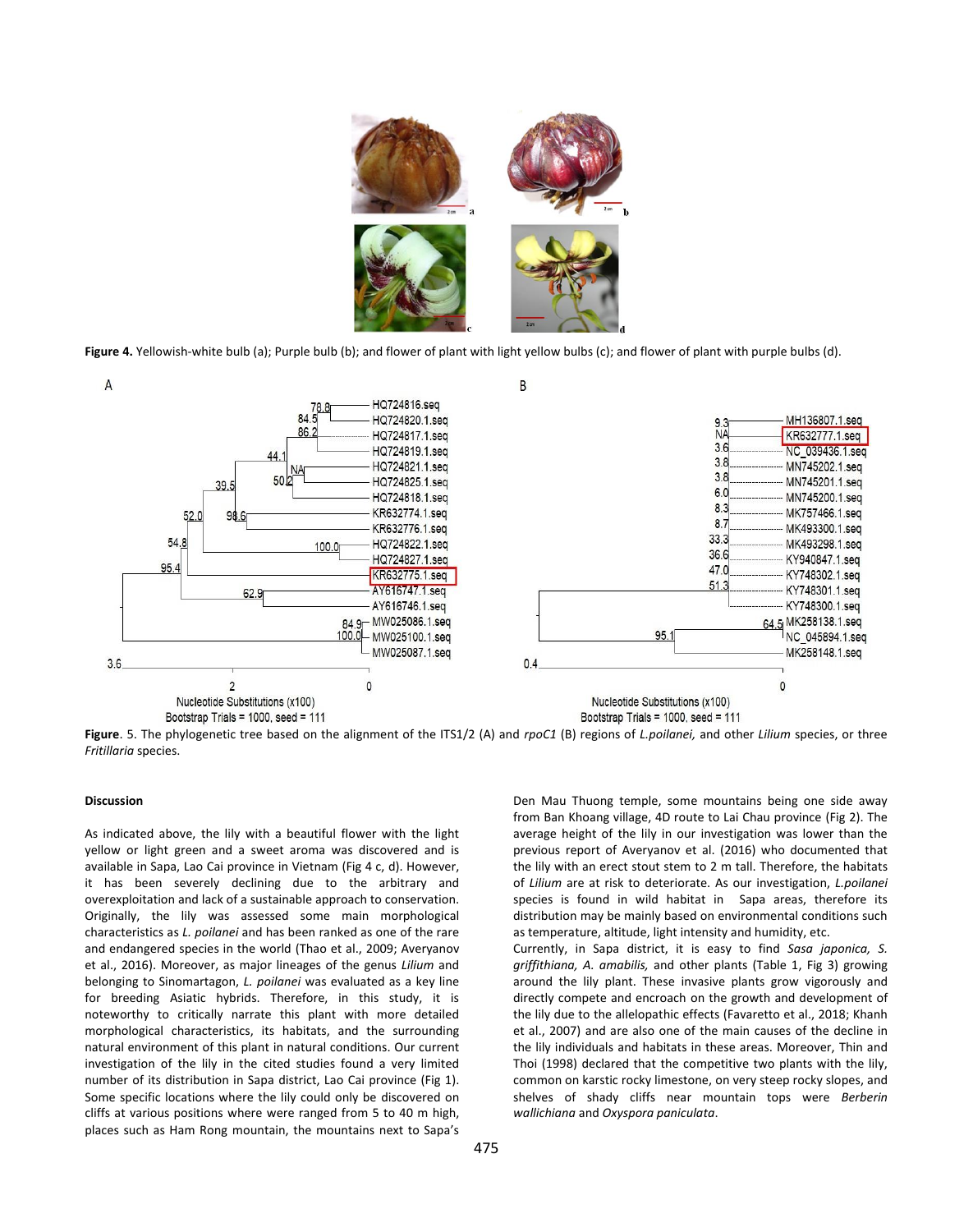In this study, we found that there have been some typical morphological characteristics of *L. poilanei* such as a high number of leaves with stalkless, especially, the number of leaves in purple bulb plants was higher than white bulb plants (Tables 2, 3, 4, and Fig 4). Our results were consistent with the report of Gagnepain 1934, included 6 petals, rolling outwards, and surrounding the sparkle red inner cylinder about 2 cm. All stamens are smooth and carry rice grain - shape anthers with 12 mm in length in which the pollen grains are yellow, long, and vertical. Besides, there has been one pistil with a stigma of three lobes (Gagnepain, 1934). Additionally, the structure of the stamen and pistil indicate that the plant is suitable for self-pollination. The anthers were large and had many pollen grains, which is an important criterion for breeding.

In the lily family, according to the classification of Comber (1949), the genus *Lilium* consists of seven sections including *Martagon*, *Pseudolirium*, *Liriotypus, Archelirion, Sinomartagon, Leucolirion,* and *Daurolirion*. Then, based on not only morphological taxonomy, but also molecular phylogenetic methods, some phylogenetic clades of *Lilium* have been more understandable, and the updated system classifies the genus into seven sections. ITS of nuclear ribosomal sequence was firstly used to build some phylogenetic studies of genus *Lilium* a long time ago (Nishikawa et al., 1999; Nishikawa et al., 2001). After that, some species have been identified by exploiting ITS regions (Rešetnik et al., 2007; Sultana et al., 2011; Du et al., 2014; Kim et al., 2019) and mitochondrial DNA markers such as *psb*A-*trn*H, *mat*K, *rbc*L, *rpo*C1, *ycf*5. Unfortunately, these sequences, ITS, ITS2, *psb*A-*trn*H, *mat*K, and *rbc*L, etc. were used to analyze in terms of variation of inter-and intra-species of some lily varieties. The barcoding sequences and a neighbor-joining tree were gained to distinguish the genus of *Lilium* based on the attained sequences (Zheng et al., 2014). Recently, chloroplast genomes of some lilies were also sequenced and used for comparative and phylogenetic analyses (Du et al., 2017) and useful for plastid genome region studies including *mat*K, *rbc*L, *ndh*F, and spacer regions of *trn*L-F, *rpl32-trn*L, *trn*H-*psb*A for *Lilium* molecular systematic analysis. However, there have been existed an incongruence finding between plastid and nuclear which also were reported in several studies of some other genera because of insufficient phylogenetic signals, incomplete lineage sorting, or complex evolutionary issues (Patterson and Givnish, 2002; Hayashi and Kawano, 2000; Gao et al., 2013).

In terms of DNA barcoding in the identification of plant species, numerous studies have used the internal transcribed spacers (ITS) of the nucleus DNA ribosome (rDNA) makers to contribute to the processes of plant species identification and discrimination (Erickson et al., 2008; Vijayan and Tsou, 2010). However, some cryptic and endemic plant species with complex groups and morphological characters are challenging to identify by molecular markers (Tuyl et al., 2011). Therefore, our attempts in this study were to search for the optimal markers for the identification of *L. poilanei*. Indeed, no marker disclosed all desired characteristics required for plant barcoding is available yet. However, some reports have suggested simultaneously applying at least more than two markers for accurate identification (Pečnikar and Buzan, 2014; Tuong et al., 2020). In this study, the DNA barcode primers including: ITS, ITS2, and plastid *mat*K*, psbA-trn*H and *rbc*L, *rpo*C1 regions were used. Unfortunately, the ITS, *mat*K, *psb*A-*trn*H, and *rbc*L were not suitably applied for barcoding of the *L. poilanei* due to either unamplified DNA PCR or insufficient variation for barcoding. Hence, those markers were eliminated in this study. In our finding, only ITS2 and *rpo*C1 markers resulted in the clearly informatic data of *L. poilanei*, while other markers were not shown any valuable data. Strikingly, the nucleotide sequences of *rpo*C1 and ITS2 of *L.* 

*poilanei* have not been reported by any elsewhere studies to any GeneBank. As indicated above, our results are agreeable with the report of Ayam (2013) who documented that the *rbc*L mitochondrial gene was determined to be more reliable for *L. mackliniae* than the *mat*K gene and the ITS2 gene was suggested to serve as a common barcode for identifying a wider range of plant species (Chen et al., 2010).

In summary, our report suggests that DNA segments of *rpo*C1 and ITS2 were an effective barcoding tool for prompt and accurate taxonomic analyses of a cryptic species of *L. poilanei* in Vietnam. Our findings have provided useful information on the morphological traits and effective barcoding to further breeding, utilization, and conservation of the *Lilium* genetic resources.

#### **Materials and Methods**

#### *Plant materials*

*L.poilanei* was sampled from the high mountain areas such as in O Qui Ho, Ham Rong, Ban Khoang of Sapa, Lao Cai province, Vietnam. The detailed information of sampling areas is presented in Fig.1.

## *Morphological evaluation*

Several major morphological characteristics of the lily were investigated using the method of Wu et al. (2014). Some bulb parameters were analyzed based on the main morphological traits such as bulb diameter, average height, average weight, number of leaves, length of leaves. Moreover, some other characteristics of flowers as length and width of tepals, flower color, stamens length, length and width of the anther, diameter and length of the pistil, flower peduncle length were also recorded for data statistics. The sampling sites were collected and analyzed using ArcGIS 10.3 and Excel version 2016.

#### *DNA extraction, amplification and sequencing*

Genomic DNA was extracted from fresh leaves of lily following the protocol of Grattapaglia and Sederoff (1994). Polymerase chain reaction (PCR) of the regions was carried out in a Mastercycler personal 120V (Eppendorf, USA) using 1µl of genomic DNA 100 ng/ul as a template in a 25 ul reaction mixture including Master mix dNTPs Tag DNA polymerase and forward and reverse primers (10 pM). DNA barcode primers were used with sequences of ITS2 gene and RNA polymerase C (*rpo*C1) gene. DNA barcode primers were ITS1/2 F: ACGAATTCATGGTCCGGTGAAGTGTTCG; R: TAGAATTCCCC-GGTTCGCTCGCCGTTAC, and plastid *mat*K F: ATCCATCTGGAAAT-CTTAGTTC; R: CTTCCTCTGTAAAGAATTC, *psb*A-*trn*H F: GTTATG-CATGAACGTAATGCTC; R: CGCGCATGGTGGATTCACAATCC, *rpo*C1 F: GTGGATACACTTCTTGATAATGG, R: TGAGAAAACATAAGTAAACGGGC (Deka, 2020) and *rbc*L F: ATGTCACCACAAACAGAAAC; R: TCGC-ATGTACCTGCAGTAGC (Yu et al., 2016). PCR analyses for ITS1/2, *mat*K, *psb*A-*trn*H and *rbc*L barcoding regions were conducted following the method of Madesis et al (2012). The PCR products were performed on a 1.0% agarose gel in 0.5XTBE buffer and analyzed by GelDoc and Quantity One (Bio-rad) and then purified with Kit QIAquick Gel Extraction (QIAGEN). The purified PCR products of the genes of the samples were then sequenced by Sanger dideoxy sequencing technology using ABI PRISM 3100 Avant Genetic Analyzer with the kit of BigDye Terminator v. 3.2 Cycle Sequencing (Macrogen Inc. Korea).

## *Sequence alignment and data analysis*

These DNA sequences were analyzed the diversity level using DNASTAR Lasergene v 7.1.0 with bootstrap 1000 and seed 111.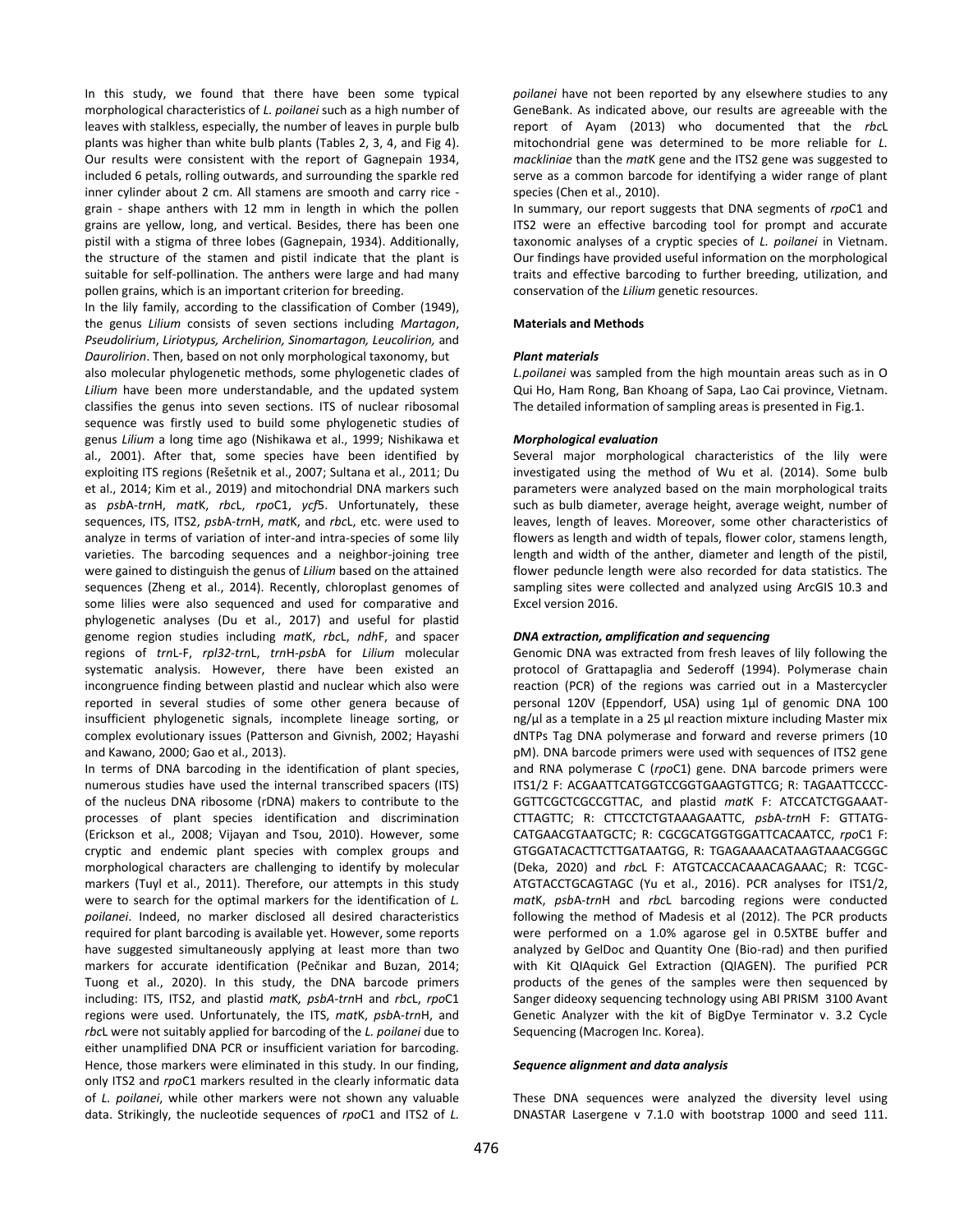These DNA sequences were blasted on NCBI using Nucleotide BLAST to confirm whether they are available in the GeneBank or to make a new identification submission and check the best BLAST hit for the query sequence.

#### **Conclusions**

In conclusion, *L. poilanei,* an endemic lily in Sapa, Lao Cai province, Vietnam, had been assessed their morphological characteristics and potential growth areas in Sapa and their associated wild plants. DNA barcodes of both ITS2 and *rpo*C1 primers disclosed superiority in discrimination of *L. polinanei* with a high similarity score with the accession number of KR632775.1 and KR632777.1 newly registered in NCBI Genebank. These detailed data of the species could contribute to further sustainable development of lily breeding strategies, and contribute to biodiversity surveys and biological conservations of the rare, valuable lilies.

# **Acknowledgments**

Special thanks to the local persons for their help in plant collection, thanks to Vietnam National University of Agriculture for funding the research and Biotechnology Institutes for facilitating some equipment and the partial chemical during the study.

#### **References**

- Averyanov LV, Tanaka N, Nguyen KS (2016) New species *Lilium* procumbens and its Allies in the flora of Vietnam. Taiwania. 61(1):  $1 - 7$
- Ayam V (2013) Endemic *Lilium Mackliniae sealy (Liliaceae*): a recollection and first time DNA barcode report from native Manipur, after planting in pots outside endemic habitat. Life Sci Leaflets. 10: 1-8.
- Bradshaw CJA, Sodhi NS, Brook BW (2009) Tropical turmoil: a biodiversity tragedy in progress. Front Ecol Environ. 7: 79-87.
- Chen S, Yao H, Han J, Liu C, Song J, Shi L, Zhu Y, Ma X, Gao T, Pang X, Luo K, Li Y, Li X, Jia X, Lin Y, Leon C (2010) Validation of the ITS2 region as a novel DNA barcode for identifying medicinal plant species. Plos One. *5*(1): e8613.
- Comber HE (1949) A new classification of the genus *Lilium*. In: Lily Yearbook. 13:86-105.
- Deka PC (2020). Molecular Plant Breeding and Genome Editing Tools for Crop Improvement. Hershey, PA, Engineering Science Reference, 489 p.
- Dhiman MR, Sharma P, Bhargava B (2021) Lilium: Conservation, characterization, and evaluation. In: Floriculture and ornamental plants (SK, Gatta, YC Gupta eds.), Handbooks of Crop Diversity: Conservation and use of plant genetic resources. Springer Nature: Singapore, Pte Ltd. 2021
- Du YP, He HB, Wang ZX, Li S, Wei C, Yuan XN, Cui Q, Jia GX (2014) Molecular phylogeny and genetic variation in the genus *Lilium* native to China based on the internal transcribed spacer sequences of nuclear ribosomal DNA. J Plant Res. 127(2):249-263.
- Du Y, Bi Y, Yang F, Zhang M, Chen X, Xue J, Zhang X (2017). Complete chloroplast genome sequences of *Lilium*: Insights into evolutionary dynamics and phylogenetic analyses. Sci Rep. *7*(1):5751.
- Duong TD, Trung KH, Nghia LT, Thuy NTT, Hien PB, Khoa NT, Dung TH, Trung DM. (2008) Identification of Vietnamese native *Dendrobium* species based on ribosomal DNA internal transcribed spacer sequence. Adv Stud Biol. 10(1): 1-12.
- Erickson DL, Spouge J, Resch A, Weigt LA, Kress WJ (2008) DNA barcoding in land plants: Developing standards to quantify and maximize success. Taxon. 57(4): 1-13.
- Favaretto A, Heffer-Basso SM, Perez NB (2018) Allelopathy in Poaceae species present in Brazil. A review. Agro Sust Dev. 38:22.
- Fišer PZ, Buzan EV (2014) 20 years since the introduction of DNA barcoding: from theory to application. J.Appl Genet. 55:43-52.
- Gagnepain F (1934) Deux Liliacées nouvelles. Bulln de La Société Bot de France, 81(4): 619–619.
- Grattapaglia D, Seferoff R (1994) Genetic linkage maps of *Eucalyptus grandis* and *Eucalyptus urophylla* using pseudo-testcross: mapping strategy and RAPD markers. Genetics. 137(4): 1121- 1137.
- Gao YD, Harris A, Zhou SD, He XJ (2013) Evolutionary events in *Lilium* (including *Nomocharis, Liliaceae*) are temporally correlated with orogenies of the Q–T plateau and the Hengduan Mountains. Mol Phylogenet Evol. 68(3):443–460.
- Hayashi K, Kawano S (2000) Molecular systematics of *Lilium* and allied genera (*Liliaceae*): Phylogenetic relationships among *Lilium* and related genera based on the *rbc*L and *mat*K gene sequence data. Plant Species Biol. 15(1):73–93.
- Kim HT, Lim KB, Kim JS (2019) New Insights on *Lilium* phylogeny based on a comparative phylogenomic study using complete plastome sequences. Plants. 8(12):547.
- Khanh TD, Chung IM, Tawata S, Xuan TD (2007) Allelopathy for weed management in sustainable agriculture. CAB Review: Perspectives Agric Veterinary Sci Nutri Nat Resource. 2: No 034.
- Madesis P, Ganopoulos I, Ralli P, Tsaftaris A (2012) Barcoding the major Mediterranean leguminous crops by combing universal chloroplast and nuclear DNA sequence targets. Genet Mol Res. 11(3): 2548-2558.
- Maia VH, da Mata CS, Franco LO, Cardoso MA, Cardoso SRS, Hemerly AS, Ferreira PCG (2012) DNA Barcoding Bromeliaceous: achievements and Pitfalls. Plos One. 7(1): e29877.
- Nishikawa T, Okazaki K, Arakawa K, Nagamine T (2001) Phylogenetic analysis of section Sinomartagon in genus *Lilium* using sequences of the internal transcribed spacer region in nuclear ribosomal DNA. Breeding Sci. 51(1): 39–46.
- Nishikawa T, Okazaki K, Uchino T, Arakawa K, Nagamine T (1999) A molecular phylogeny of *Lilium* in the internal transcribed spacer region of nuclear ribosomal DNA. J Mol Evol. 49(2): 238–249.
- Nishikawa T. (2007). Molecular phylogeny of the genus *Lilium* and its methodical application to other taxon. PhD Thesis, United Graduate School of Agricultural Science,Tokyo Uni Agric Technol. 95 p.
- Liang SJ, Minoru TN (2000) *Lilium* Linnaeus. Beijing: Science Press Missouri Botanical Garden Press.
- Patterson TB, Givnish TJ (2002) Phylogeny, concerted convergence and phylogenetic niche conservatism in the core Liliales: Insight from *rbc*L and *ndh*F sequence data. Evolution. 56(2): 233–252.
- Pečnikar ZF, Buzan EV (2014) 20 years since the introduction of DNA barcoding: from theory to application. J Appl Genet. 55:43–52.
- Rešetnik I, Liber Z, Satovic Z, Cigić P, Nikolić T (2007) Molecular phylogeny and systematics of the *Lilium carniolicum* group (Liliaceae) based on nuclear ITS sequences. Plant Syst Evol. 265(1): 45–58.
- Sultana S, Lim YP, Bang JW, Choi HW (2011) Internal transcribed spacer (ITS) and genetic variations in *Lilium* native to Korea. Hort Environ Biotechnol. 52(5):502.
- Thao NTP, Khanh VQ, Anh CV (2009). Evaluation of morphological variation and agronomic horticultural characteristics of indigenous *Lilium poilanei* Gagn. J Sci Devel. 7(4): 460-467 (*in Vietnamese with English abstract*).